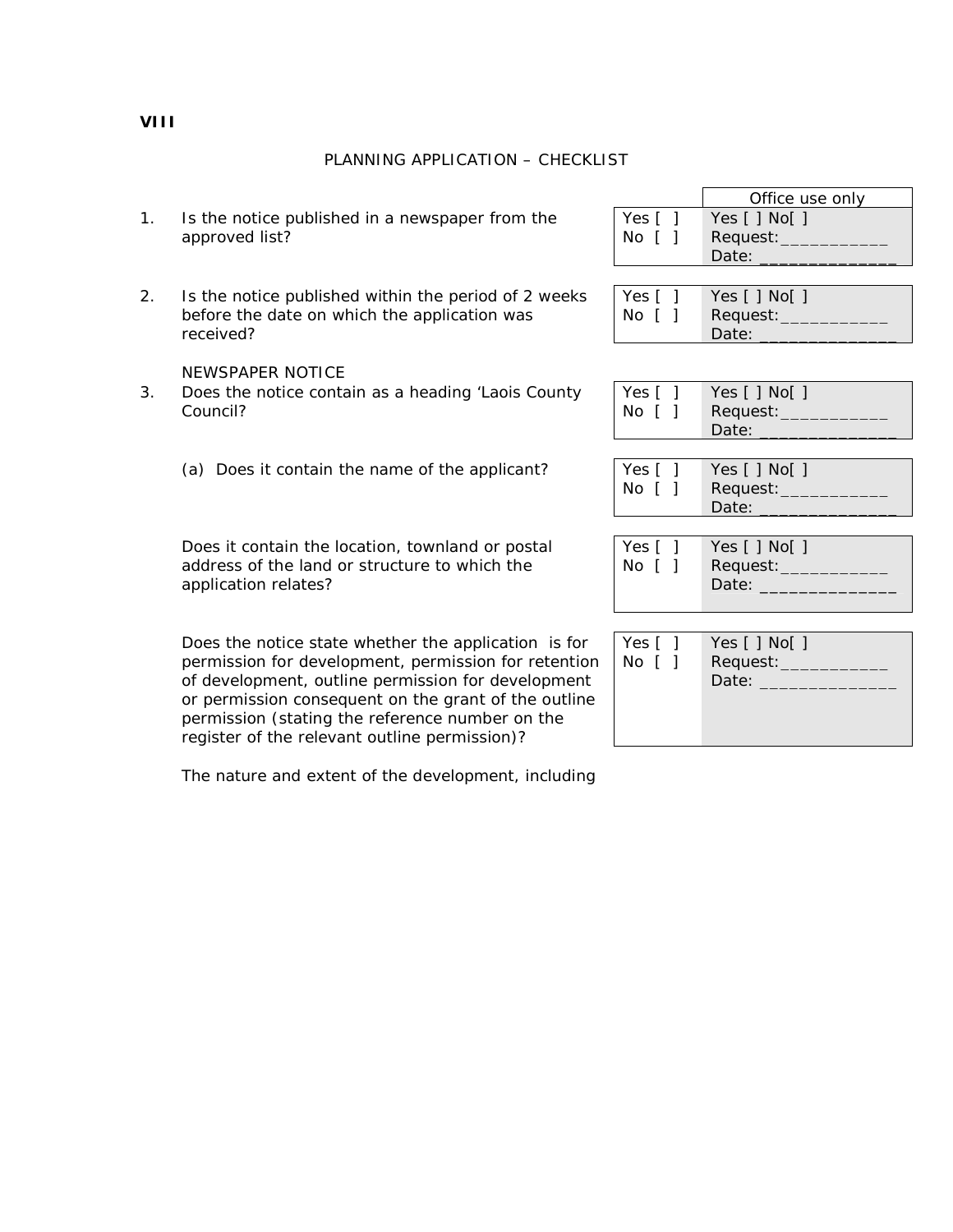|    | Where the application relates to development<br>consisting of or comprising the provision of<br>houses, the number of houses to be provided,                                                                                                                                                                                                                               | Yes $[ ]$<br>No [ ]       | Yes $[ ]$ No $[ ]$<br>Request: ___________<br>Date: _____________        |
|----|----------------------------------------------------------------------------------------------------------------------------------------------------------------------------------------------------------------------------------------------------------------------------------------------------------------------------------------------------------------------------|---------------------------|--------------------------------------------------------------------------|
|    | Where the application relates to the retention<br>of a structure, the nature of the proposed use<br>of the structure and, where appropriate, the<br>period for which it is proposed to retain the<br>structure,                                                                                                                                                            | Yes $[ ]$<br>$No$ $[$ $]$ | Yes $[ ]$ No $[ ]$<br>Date: _____________                                |
|    | Where the application relates to development<br>which would consist of or comprise the<br>carrying out of works to a protected structure<br>of proposed structure, an indication of that                                                                                                                                                                                   | Yes $[ ]$<br>No [ ]       | Yes $[ ]$ No $[ ]$<br>Request:__________<br>Date: ______________         |
|    | fact.,<br>Where the application relates to development<br>which comprises or is for the purposes of an<br>activity requiring an integrated pollution                                                                                                                                                                                                                       | Yes $[ ]$<br>No [ ]       | Yes $[ ]$ No $[ ]$<br>Request: ___________<br>Date: ____________         |
|    | control licence or a waste licence, an<br>indication of that fact.<br>Where a planning application relates to                                                                                                                                                                                                                                                              | Yes $[ ]$<br>No [ ]       | Yes $[ ]$ No $[ ]$<br>Date: Date:                                        |
|    | development in a strategic development zone,<br>an indication of that fact.                                                                                                                                                                                                                                                                                                |                           | Office use only                                                          |
| 4. | Does the notice state that the planning application<br>may be inspected or purchased at the offices of the<br>Planning Authority and a submission or observation in<br>relation to it may be made to the Authority in writing<br>on payment of the prescribed fee within the period of<br>5 weeks beginning on the date of receipt by the<br>Authority of the application? | Yes [ ]<br>No [ ]         | Yes [ ] No[ ]<br>Request: __________<br>Date: <u>New York: New York:</u> |
|    | <b>SITE NOTICE</b>                                                                                                                                                                                                                                                                                                                                                         |                           |                                                                          |
| 5. | Is the notice in accordance with the prescribed form<br>or a form substantially to like effect?                                                                                                                                                                                                                                                                            | Yes $[ ]$<br>No [ ]       | Yes [ ] No[ ]<br>Request: __________<br>Date:                            |
| 6. | Is the wording in indelible ink on a white<br>background?                                                                                                                                                                                                                                                                                                                  | Yes $[ ]$<br>No [ ]       | Yes [ ] No[ ]<br>Request: _____________<br>Date:                         |
| 7. | If the application is one that is made within 6 months<br>of a previous application on a site which is<br>substantially the same, is the notice on a yellow<br>background?                                                                                                                                                                                                 | Yes $[ ]$<br>No [ ]       | Yes $[ ]$ No $[ ]$<br>Request: _____________                             |
| 8. | Does the notice state the date of erection on the site<br>and is it signed by the applicant or agent of the<br>applicant?                                                                                                                                                                                                                                                  | Yes [ ]<br>No [ ]         | Yes [ ] No[ ]<br>Request: _____________<br>Date:                         |
|    |                                                                                                                                                                                                                                                                                                                                                                            |                           |                                                                          |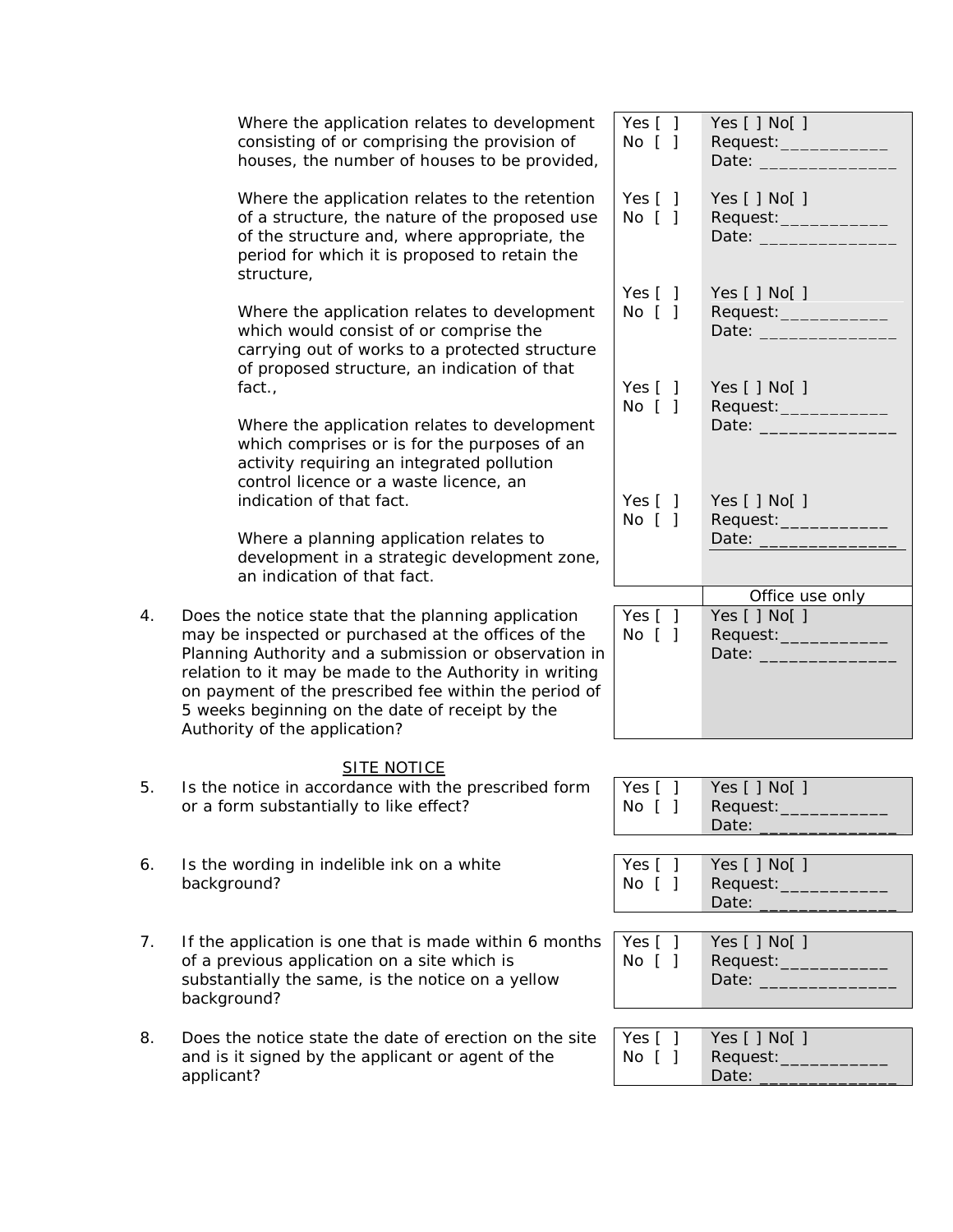| 9. | Was it erected within the period of 14 days prior to |  |
|----|------------------------------------------------------|--|
|    | receipt of the application?                          |  |

| Yes [ | Yes [ ]  | $Nof$ ] |
|-------|----------|---------|
| No [  | Request: |         |
|       | Date:    |         |

## CONTENT OF PLANNING APPLICATION

- 10 Is the application form fully completed and all
- . questions on it answered?
- 11 . Where the applicant is a registered company, are the names of the company directors and the address and registration number of the company given?
- 12 . Is the application form signed by the applicant or agent?
- 13 . Is the relevant page of the newspaper in which notice of the application has been published, included with the application?
- 14 Was it published within the period of 14 days prior to . receipt of application?
- 15 . Is there a location map showing the position of a site notice or notices on the site?

| Yes [ ] | Yes $[ ]$ No $[ ]$ |
|---------|--------------------|
| No ſ    | Request:_          |
|         | Date:              |

| Yes $\lceil$ 1         | Yes $[ ]$ No $[ ]$ |
|------------------------|--------------------|
| $No$ $\lceil$ $\rceil$ | Request:_          |
|                        | Date:              |

| Yes $\lceil \ \rceil$ | Yes [ ] No[ ] |
|-----------------------|---------------|
| No f                  | Request:__    |
|                       | Date:         |

| Yes [ ]               | Yes $\lceil \cdot \rceil$ No $\lceil \cdot \rceil$ |
|-----------------------|----------------------------------------------------|
| $\sqrt{N}$ $\sqrt{1}$ | Request:                                           |
|                       | Date:                                              |

| Yes [ ]<br>No [ | Yes $[ ]$ No $[ ]$<br>Request: __<br>Date: |
|-----------------|--------------------------------------------|
|                 |                                            |

| Yes $\lceil$ 1 | Yes $[ ]$ No $[ ]$ |
|----------------|--------------------|
| No ſ           | Request:           |
|                | Date:              |